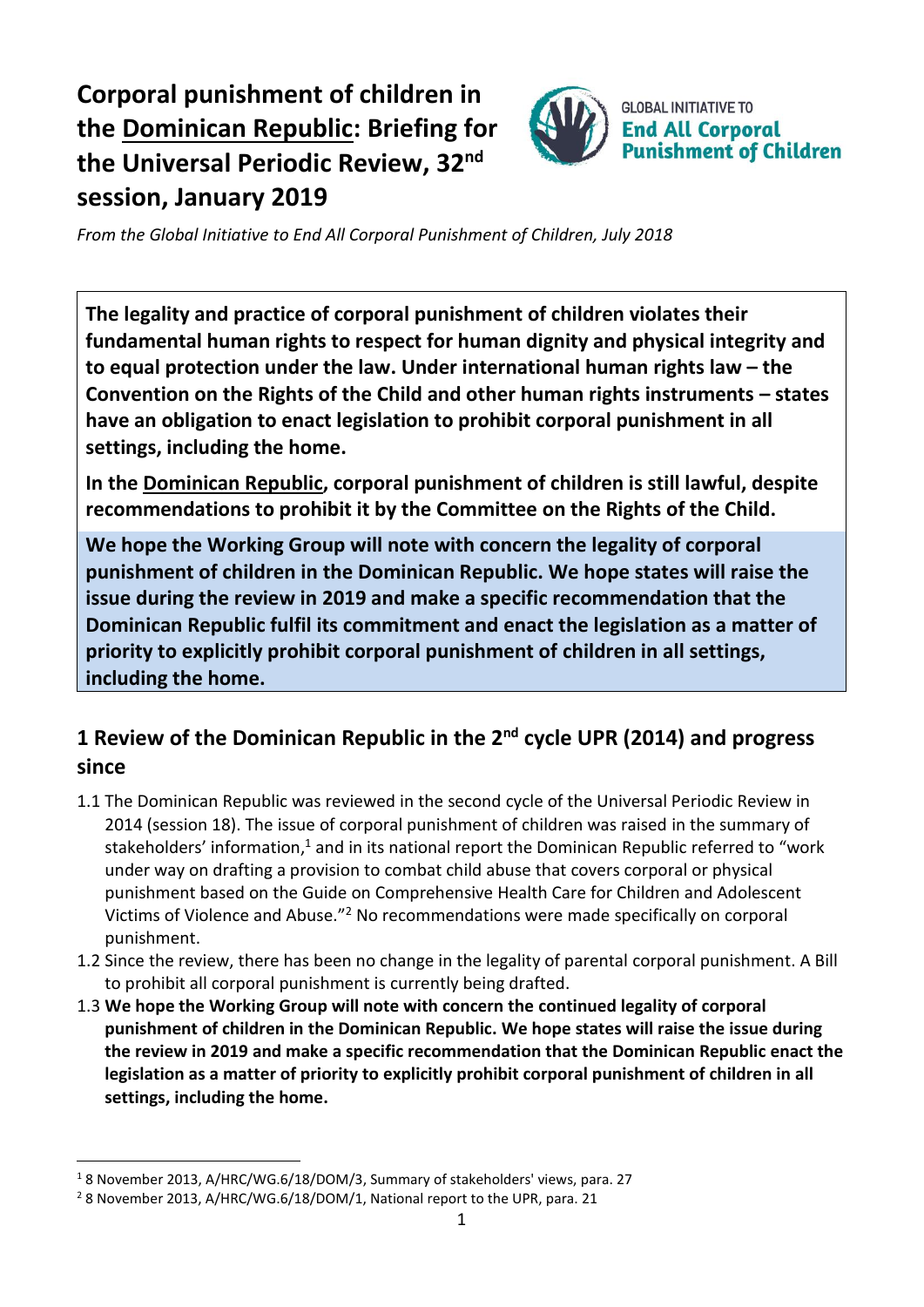### **2 Legality of corporal punishment in the Dominican Republic**

#### *Summary of current law and reforms needed to achieve prohibition*

Corporal punishment in the Dominican Republic is prohibited in schools and in the penal system but it is still lawful in the home, and in alternative and day care settings. Legislation should be enacted to explicitly prohibit all corporal punishment in all settings, including the home.

- 2.1 *Home (lawful):* Corporal punishment is lawful in the home. Article 12 of the Code for the Protection of the Rights of Children and Adolescents 2003 confirms the right of all children and adolescents to personal integrity and to respect for their dignity and states that it is the responsibility of the family, the state and society to protect children "against all forms of exploitation, maltreatment, torture, abuse or neglect that may affect their personal integrity" (unofficial translation) – but it does not explicitly prohibit all forms of corporal punishment in childrearing. The Code on Protection of Children and Adolescents 1994, which the 2003 Code repealed, included in its definition of maltreatment "personal injury caused by corporal punishment" (art. 126): this definition is not reiterated in the 2003 Code but there is nothing in the latter to suggest that it is intended to prohibit all corporal punishment of children, however light.
- 2.2 Article 303 of the Criminal Code states "Any act carried out as a method of criminal investigation, measure of intimidation, corporal punishment, preventive measure, criminal sanction or for any other purpose that causes injury or physical or mental suffering constitutes torture or an act of cruelty. Equally, the application of substances or methods designed to neutralize the personality or will of persons or to reduce their physical or mental capacity, even if such substances or methods do not cause physical pain or mental suffering, also constitutes torture or an act of cruelty." But this is not interpreted as prohibiting all corporal punishment in childrearing, as indicated by article 303-1 which punishes acts of cruelty by 10-15 years. Provisions against violence and abuse in the Law Against Domestic Violence 1997 do not include prohibition of all corporal punishment.
- 2.3 Article 42 of the Constitution 2010 confirms the right of every person to personal integrity and "to live without violence", stating also that "no one shall be subjected to punishment, torture or degrading treatment involving loss or decline in health or physical or mental integrity" and that "domestic and gender violence in any form is condemned"; article 56 confirms the right of children to protection from "all forms of abuse and violence" (art. 56). There is no evidence that these provisions are interpreted as prohibiting all corporal punishment of children by parents.
- 2.4 The Government has signalled its commitment to full prohibition of corporal punishment. In 2009, the Government accepted the recommendation to prohibit corporal punishment in all settings made during the Universal Periodic Review.<sup>3</sup> In reporting to the UPR of the Dominican Republic in 2014, the Government stated that work was under way "on drafting a provision to combat child abuse that covers corporal or physical punishment based on the Guide on Comprehensive Health Care for Children and Adolescent Victims of Violence and Abuse".<sup>4</sup> The Government reported to the Committee on the Rights of the Child in 2015 that it had adopted a

 $\overline{a}$ <sup>3</sup> 4 January 2010, A/HRC/13/3, Report of the working group, para. 87(14)

<sup>4</sup> 8 November 2013, A/HRC/WG.6/18/DOM/1, National report to the UPR, para. 21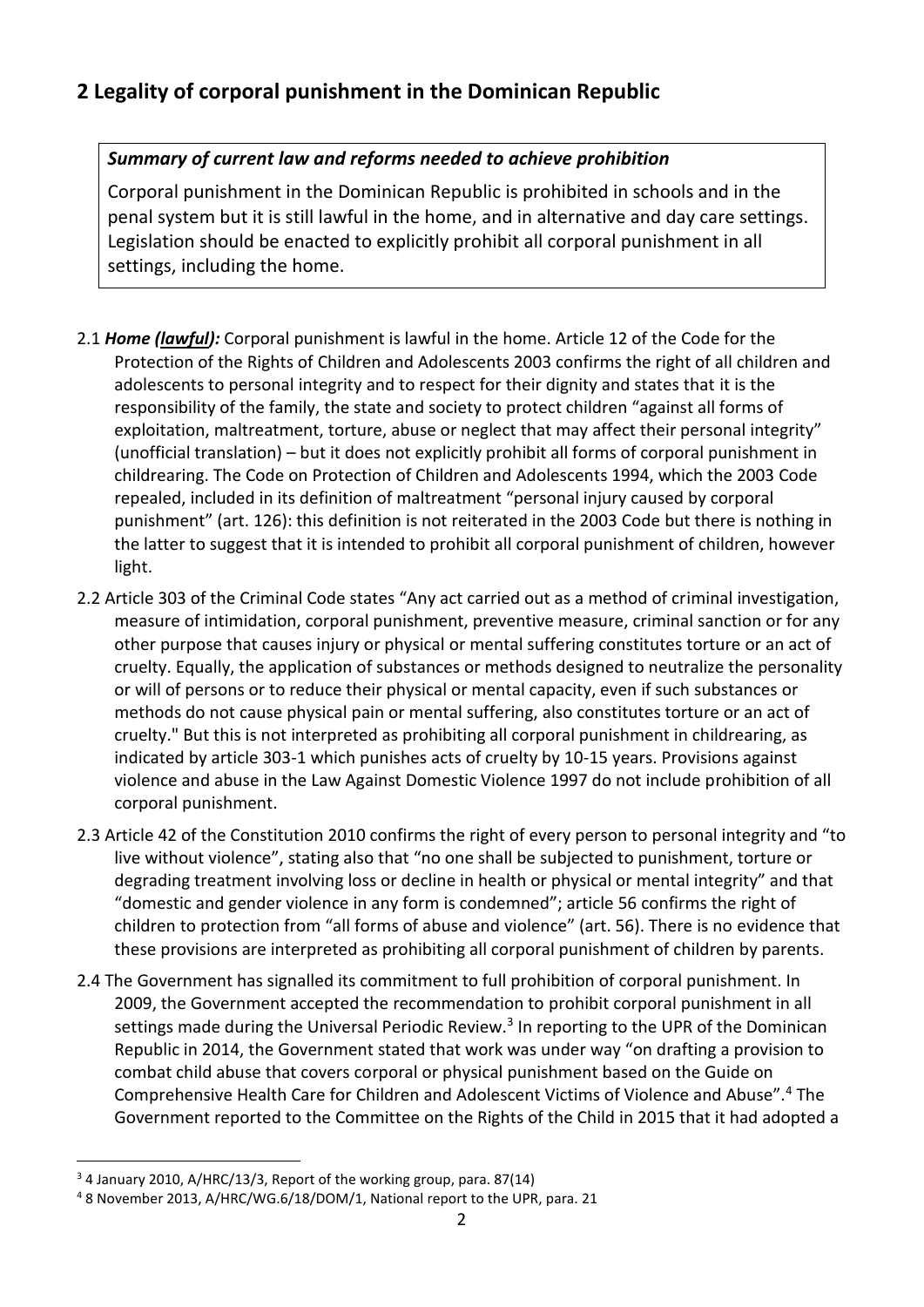national roadmap on the prevention and elimination of violence against children;<sup>5</sup> this was officially launched on 30 April 2015.<sup>6</sup> This follows the adoption in 2011 of the Regional Roadmap on Violence against Children by the Central American Governments of Cuba, Mexico and the Dominican Republic, which includes a recommendation to adopt national legislation to explicitly prohibit all corporal punishment and to repeal provisions allowing for "moderate" punishment/correction.<sup>7</sup>

- 2.5 Current law reform includes the reform of the Penal and Civil Codes, including to ensure compliance with the new Constitution (see above). In 2016, the Government reported that a Family Code was being drafted in order to bring national legislation in line with the state's international obligations. $8$  The Government reported in August 2017 that a workshop had been held by the Inter-Agency Commission for the 2015-2018 Road Map to End Violence against Children, where a consensus had emerged to draft a Bill entitled "Positive Parenting (Discipline) and Prohibition of Abuse Act" and that a commission had been set up to pursue political advocacy and a communications strategy regarding corporal punishment.<sup>9</sup> As of May 2018, the Bill was still being prepared.<sup>10</sup>
- 2.6 *Alternative care settings (lawful):* There is no explicit prohibition of corporal punishment in alternative care settings (formal foster care, institutions, orphanages, children's homes, places of safety, emergency care, etc). Legal provisions against violence and abuse, in the Constitution and other laws, protect children from some but not all corporal punishment.
- 2.7 *Day care (lawful):* There is no explicit prohibition of corporal punishment in formal early childhood care (nurseries, crèches, children's centres, etc) and formal day care for older children (after-school childcare, childminding, day centres, etc). Legal provisions against violence and abuse, in the Constitution and other laws, protect children from some but not all corporal punishment.
- 2.8 *Schools (unlawful):* Corporal punishment is unlawful in schools under the Code on the Protection of the Rights of Children and Adolescents 2003, article 48 (unofficial translation): "School discipline should be administered in accordance with the rights, guarantees and duties of children and adolescents established in this Code…. In relation to official disciplinary regulations of schools and educational institutes, the following measures must be taken into account: … prohibit corporal punishment and economic sanctions, as well as collective punishment, and corrections that might be considered to threaten or violate the rights of learners." Article 49 states: "All children and adolescents have the right to be treated with respect and dignity by their educators."
- 2.9 *Penal institutions (unlawful):* Corporal punishment is unlawful as a disciplinary measure in penal institutions. Article 246 of the Code for the Protection of the Rights of Children and Adolescents 2003 states that an adolescent in conflict with the law has the right "not to be subjected to

<sup>6</sup> NGO Coalition for Children, correspondence with the Global Initiative, 6 May 2015; see also

[http://srsg.violenceagainstchildren.org/sites/default/files/political\\_declarations/Hoja%20de%20Ruta%20Final%20EVCN%](http://srsg.violenceagainstchildren.org/sites/default/files/political_declarations/Hoja%20de%20Ruta%20Final%20EVCN%20Centroamericano%20Dic%202012.pdf) [20Centroamericano%20Dic%202012.pdf,](http://srsg.violenceagainstchildren.org/sites/default/files/political_declarations/Hoja%20de%20Ruta%20Final%20EVCN%20Centroamericano%20Dic%202012.pdf) accessed 21 February 2015

 $\overline{a}$ 

<sup>5</sup> 15 January 2015, CRC/C/SR.1932, Summary record of 1932nd meeting, para. 31

[http://www.listindiario.com/la-republica/2015/5/5/366053/Castigaran-a-adultos-que-les-den-pelas-a-los-ninos,](http://www.listindiario.com/la-republica/2015/5/5/366053/Castigaran-a-adultos-que-les-den-pelas-a-los-ninos) accessed 12 May 2015

 $7$  Regional Road Map on Violence against Children, adopted in 2011, 1 and 2 December in Santo Domingo, as a follow-up to the recommendations of the UN Study on Violence against Children, available at

<sup>8</sup> 27 July 2016, CCPR/C/DOM/6, Sixth state report, paras. 125 and 126

<sup>&</sup>lt;sup>9</sup> 15 August 2017, CCPR/C/DOM/Q/6/Add.1, Reply to list of issues, para. 30

<sup>&</sup>lt;sup>10</sup> Information provided by Arigatou International, 24 May 2018; see also 15 August 2017, CCPR/C/DOM/Q/6/Add.1, Reply to list of issues, para. 16